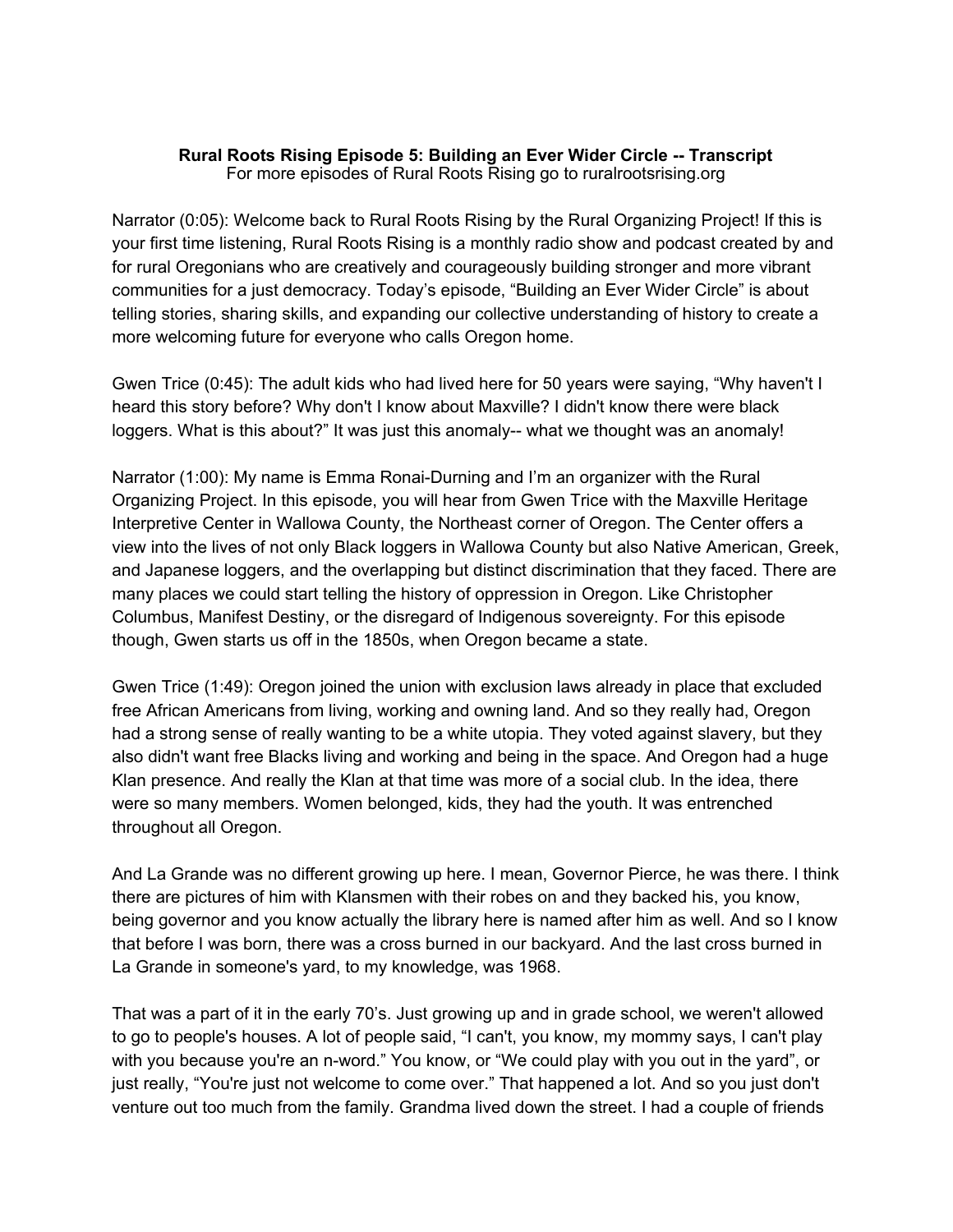in grade school. Really it was always a big conversation between my mom or my mom and dad and their parents to make sure that, you know, the invitation was appreciated, but do you know what you're getting into? Or do you know, are you prepared for your friends to, you know, respond in a negative way, and so I was able to spend the night with a couple of my friends. One of my teachers in grade school, I spent the night at her house and she also had horses. But it was always that conversation ahead of time. It was, it was just very - I had nothing to compare it to, because I hadn't lived anywhere else, but I always wanted to leave as soon as possible.

## **MUSIC**

# JET SOUND

Gwen Trice (4:29): I would watch the, you know, the white lines in the sky and see the jets passing over and going, I wonder what that would be like? You know, just living outside of the space and thinking that it's got to be better. It's got to be, you know, different and truly it was, when I moved to the city, it was so different. And I was just, my mouth was wide open the whole time. I mean, I went to school, had my first black teacher. I couldn't stop staring at her. She was just, she amazed me and I was, I just fell in love with her. And started reaching out, I really didn't fit in though, because my background is rural, and the way I speak is considered proper. And so when I would be around city African American people, they'd be like, "you talk like you're White." You know, so it was there was this always this "How do you, how do you remain who you are, and find acceptance in spaces?"

# **MUSIC**

Narrator (5:48): Even though Black exclusion laws were still written into the Oregon Constitution until 2001, many Oregonians have never heard this history. For Gwen though, whose dad came to Oregon while the KKK-backed Governor Pierce was in office, these laws have impacted her family's ability to live and thrive in this state for generations.

Gwen Trice (6:14): Because there weren't very many Black kids, by the time I grew up - I did know that La Grande had a fairly large Black population, but once the young men got of age to get jobs there, they couldn't get hired. And so that really pushed them into the city. And then once like, Maxville and World War Two was happening. They get to Portland and Portland's not better. Portland still has the same issues that rural did because it's the same state. Well, I had no idea. I thought the city would be different, there in Seattle, it was I didn't have the same issues. But then when I went to Portland, I noted that there was, I used to call it, it's more conservative. But it's actually, there's an underlying tension that's there. And that's due to that whole idea of having exclusion laws and having people excluded. And there are many sundown towns across the rural landscape and across Oregon as well.

And so there's a lot of things that impact People of Color with, you know, whether they're traveling or wanting to find a safe place to eat. And a lot of people used to stop by my father's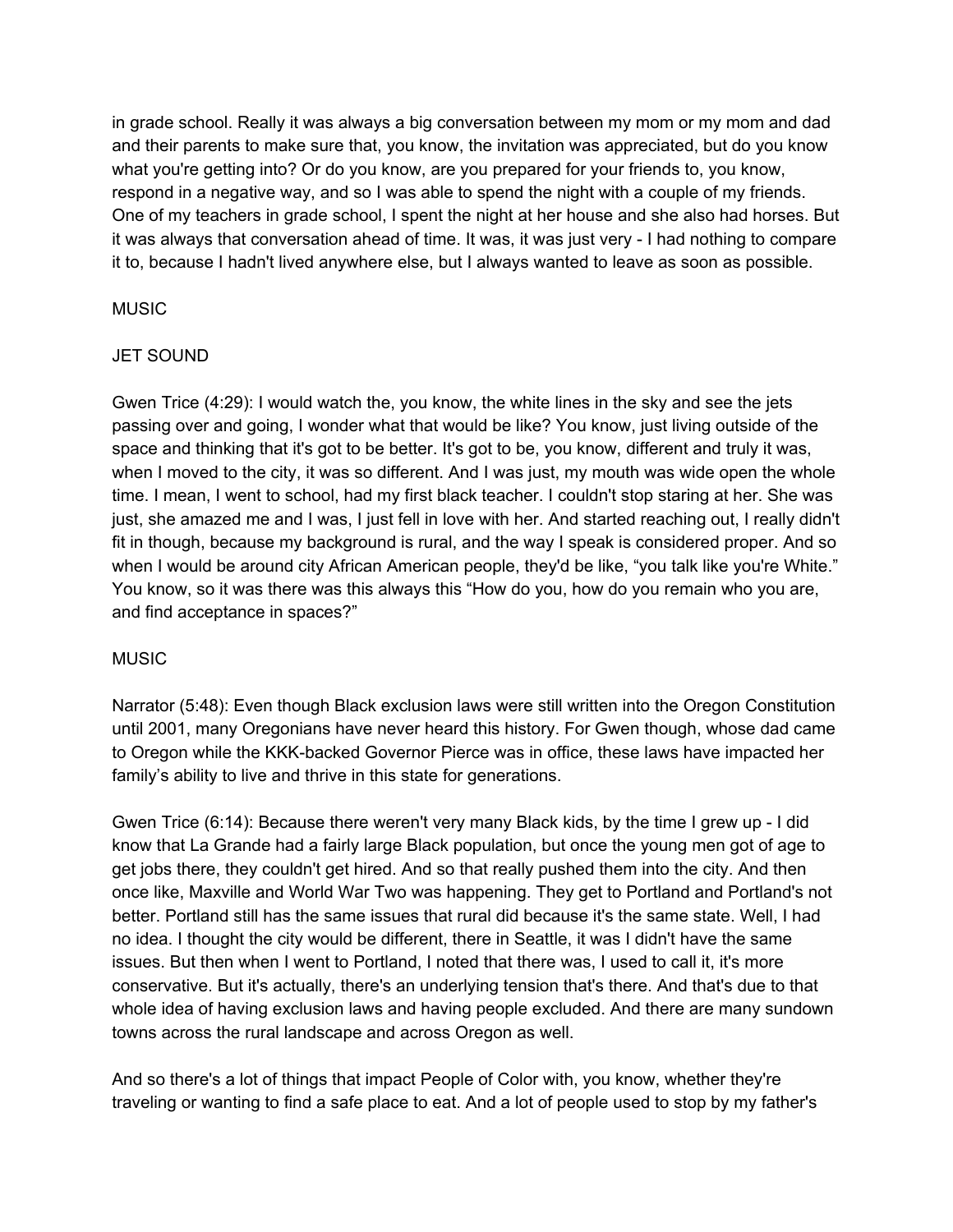house when I was a little girl that were traveling through and people, whether they were White or Black, they would say, well go see Lucky Trice. His name's Lafayette, but everybody called him Lucky. And he would let them know, you know, "where you headed?" Well, you know, it "make sure to carry some gas through this area". And, you know, "go here and to eat at this place. And this is a safe space here as well. You can stay here. Or just get through this place as quickly as you can before dark."

Narrator (8:05): Shortly after high school, Gwen traveled to the Seattle area to work at Boeing. After 9/11, she lost her job and put her energy into acting and videography. She started searching for a project where she could use her experience teaching and working with adult learners in the aerospace industry, as well as her skills in storytelling and art. That's when she heard about a ghost town called Maxville.

Gwen Trice (8:36): I began to do interviews with some of the elders in the community. Once I began to find out, I started hearing that "Did you know your dad was a logger?" and I went up to an old reunion that was near the town of Maxville by the name of Promise. And that Promise reunion brought me in direct contact with our family's logging history that was generational.

#### **MUSIC**

Narrator (9:10): Gwen and her siblings had never heard the stories told at the reunion in Promise. The time she spent in Promise inspired her to document this nearly-lost history and took her all the way to Texas to interview one of the last living African American loggers who had worked in Maxville.

Gwen Trice (9:32): What was also unique about this history was I came to it almost too late. So all of the primary people who lived in Maxville, or who was a part of their story, the people that I interviewed were in their mid and late 90s. And so truly I'm getting it at the end of their lives or their memories and I decided I couldn't do the work from the city. It was really important to be in the same town where these people lived because there was no other- really there were so few Black people that live in Wallowa County, and I'm the only descendant, African American descendant from Maxville living in that space, and so it was really important to be there. And so at that point, I decided in around 2005 that, you know, this is time.

## **MUSIC**

Gwen Trice (10:34): I started doing presentations in Wallowa. And I started putting all of these things, these video interviews in the queue. So I really wasn't doing anything with them at that point. All I knew was I need to interview as many people as I possibly can before it's too late.

## **MUSIC**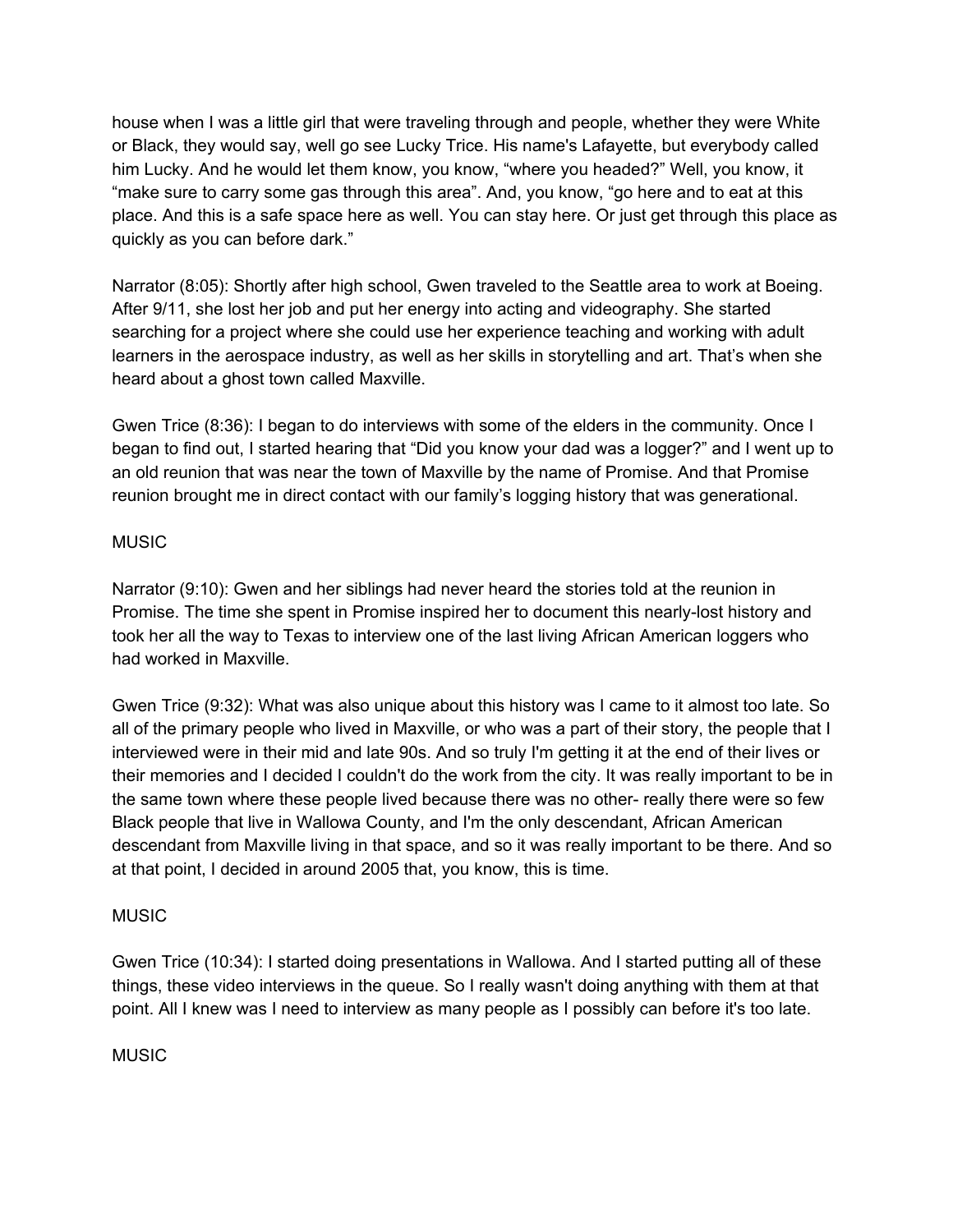Gwen Trice (11:01): After a while, I met with a woman in Wallowa County who worked at Wallowa Resources at the time as the director and she says, "You know Gwen, you oughta move here, we need you." And she introduced me to one of the producers for Oregon Public Broadcasting. And I took all my, all the things that I'd gathered. There had been a couple of older women up at Promise that made me a little sort of scrapbook of copied articles and pictures of people from the neighboring town of Maxvillle. And it was tied with bright orange yarn. And they just said, "Here's your story. Now you're the keeper of the word." And I just took it and added to that and it got bigger and more rich. And so I took all these documents and pictures and I lay them on the table at the offices of Oregon Public Broadcasting. And I'm telling my story, and I'm crying because I didn't know my dad then. He came to Wallowa County with his father in a boxcar from Pine Bluff, Arkansas. And just, I was still sort of getting used to that idea, that they came there so early that we actually had a toehold in this community. We had a place there and it just started to hit me really strong and the people at OPB, it hit them strong too. They just, once I finished talking and telling my story, there was just dead silence at the table and tears standing in people's eyes and they looked at each other and just said, you know, "We need to do this story. We definitely need to go to Wallowa County, talk with Gwen." Walked through the woods with their cameras and interviewed other people I lined up. Then I took all my videos and I allowed them to choose whatever footage they wanted to help create *The Logger's Daughter*. And that's the part that I think that is so important is, it tells my journey in the beginning of coming to, you know, coming to the knowledge, coming home, talking and making connections with the elders in the community. So it truly is telling the American narrative with the inclusion of the multicultural voices that contributed.

Narrator (13:31): The movie Gwen refers to, *The Logger's Daughter*, came out in 2009. If you would like to watch it yourself or share it with your community, you can find the link at RuralRootsRising.org. Since its release, Gwen has used *The Logger's Daughter* as a conversation starter in rooms across Oregon to discuss race, racism, and parts of our state's history that you can't find in school textbooks.

Gwen Trice (14:04): We brought it to the town of Wallowa and we showed it for the first time and over 130 people showed up with standing room only, with people just in tears. The elders are sitting upfront and their adult kids were wheeling them in and, and their parents are just crying and it was such a phenomenal piece because the adult kids who had lived here for 50 years, were saying, "Why haven't I heard this story before? Why don't I know about Maxville? I didn't know there were black loggers. What is this about?" It was just this anomaly-- what we thought was an anomaly! But as you dig deeper into the migration history of logging that there were Black loggers in the South, that there they were actually the most hired out of any industry in the South for Black people was the timber industry. The fact that I didn't grow up knowing that about him, and that he's gone now. And that I came home, it was a story that brought me home. And it brought me to a place where I wanted everyone's input. This is an American narrative.

Narrator (15:29): Finding that she wasn't the only person in her generation who grew up not knowing this history, Gwen took her role seriously as Keeper of the Word. With community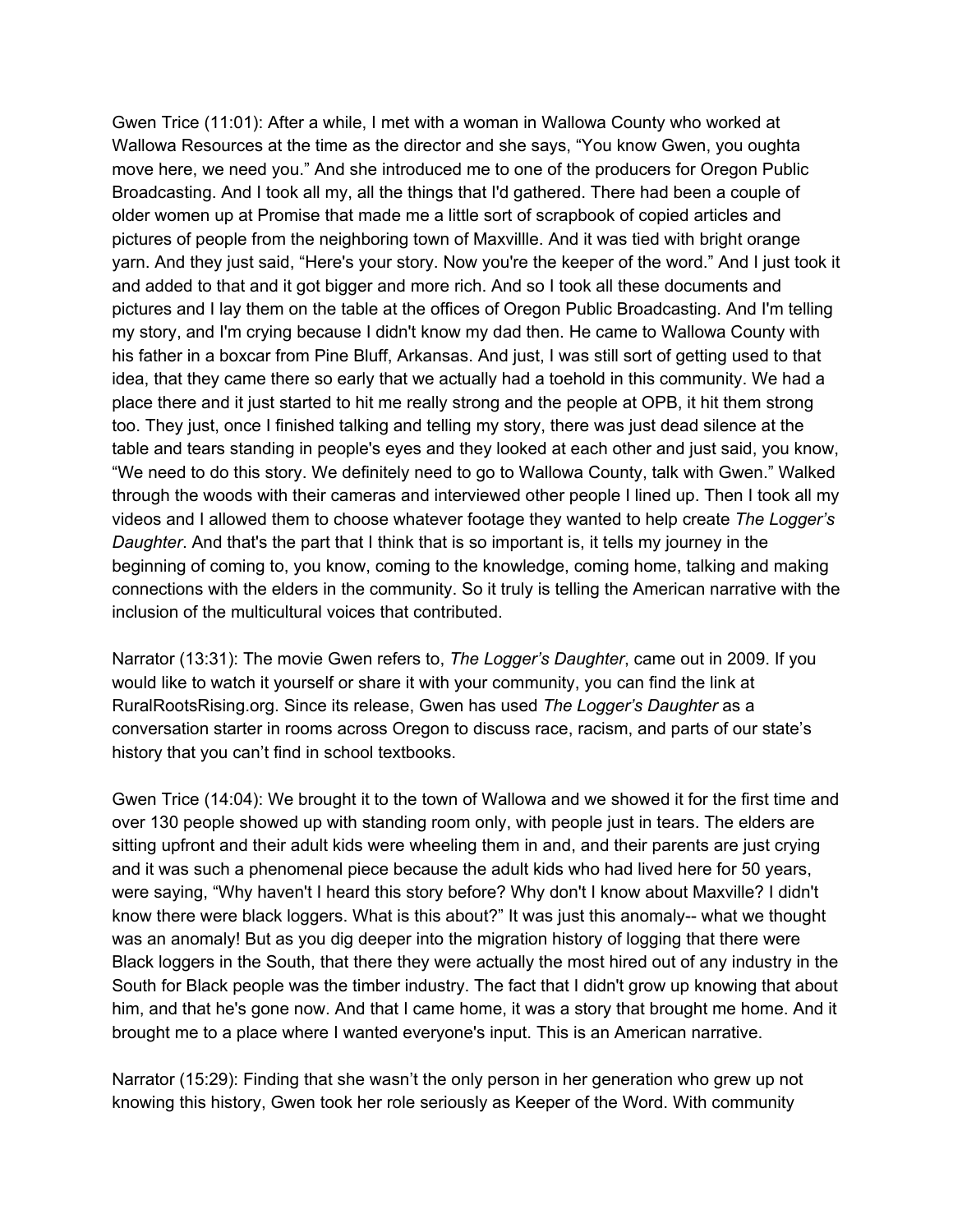support, she opened the Maxville Heritage Interpretive Center in the former Forest Service building on Main Street in Joseph, Oregon. The Maxville Heritage Interpretive Center is now a space where people are able to grapple with the complex history of Northeastern Oregon and, in many ways, the history of the entire state.

Gwen Trice (16:04): So there's the old logging practices, and there is what we do today. And there's still multicultural groups of people working in the industry. And there are still issues that are inside of that. So there'll be more work contributed by our young people in our community. And right now we're working on connecting with the Tribes and creating course curriculum talking about how the Tribes and their traditional use of timber, and then they've got a nutrition side that we don't, we don't eat any parts of the pine, but they, you know, pull off the black moss and they got dig pits and they have this process of cleaning it, baking it into bricks. We are also in the process of purchasing, now the old Maxville townsite.

And so with that, we are definitely into preserving the structure. We took the structure out of the Maxville townsite that was the only log structure and it was the structure used to run the business. But the idea of working together with this organization to create this vibrant, culturally relevant learning curriculum is powerful. We're excited about where that will take us and how it will connect us to more Students of Color who might - we want to just inspire people that you, if you are interested, if you have something about your heart that pulls you, there's places for you in these spaces, in these beautiful outdoor spaces. So we want to connect people to a sense of place. And archeology is a great way to discover and to get your hands in that work. And then part of the timber management that we'll have there will be for forestry education. So the idea is not just to serve our community but to serve Brown and Black youth to have a safe space to learn more about people that look like them, and how they thrived in spaces and in times when it was extremely difficult.

#### **MUSIC**

Narrator (18:24): The Maxville Heritage Interpretive Center wouldn't have been possible without the incredible support of community members that reached out to Gwen to offer their skills and resources. Whether it's carpentry, document preservation, nonprofit law or a few extra dollars, people give what they can because they believe in the vision of sharing often overlooked experiences to make people feel like they too have a place in Wallowa County.

Gwen Trice (18:54): It's super healing as well. And it's just that whole sigh of relief. Now, note that I don't go out of my house as much as I used to because you're always on, for the most part. You go to the Safeway, walk by the prescription counter but there's all the elders right there like, "Hey, I got a story for you." And just this idea of listening to one another, and hearing another perspective of this story and hearing from my Native American brothers and sisters who talk about their experience in the logging camp. And seeing Japanese loggers there, and the government people coming to take the Japanese away and that the camp stood for them and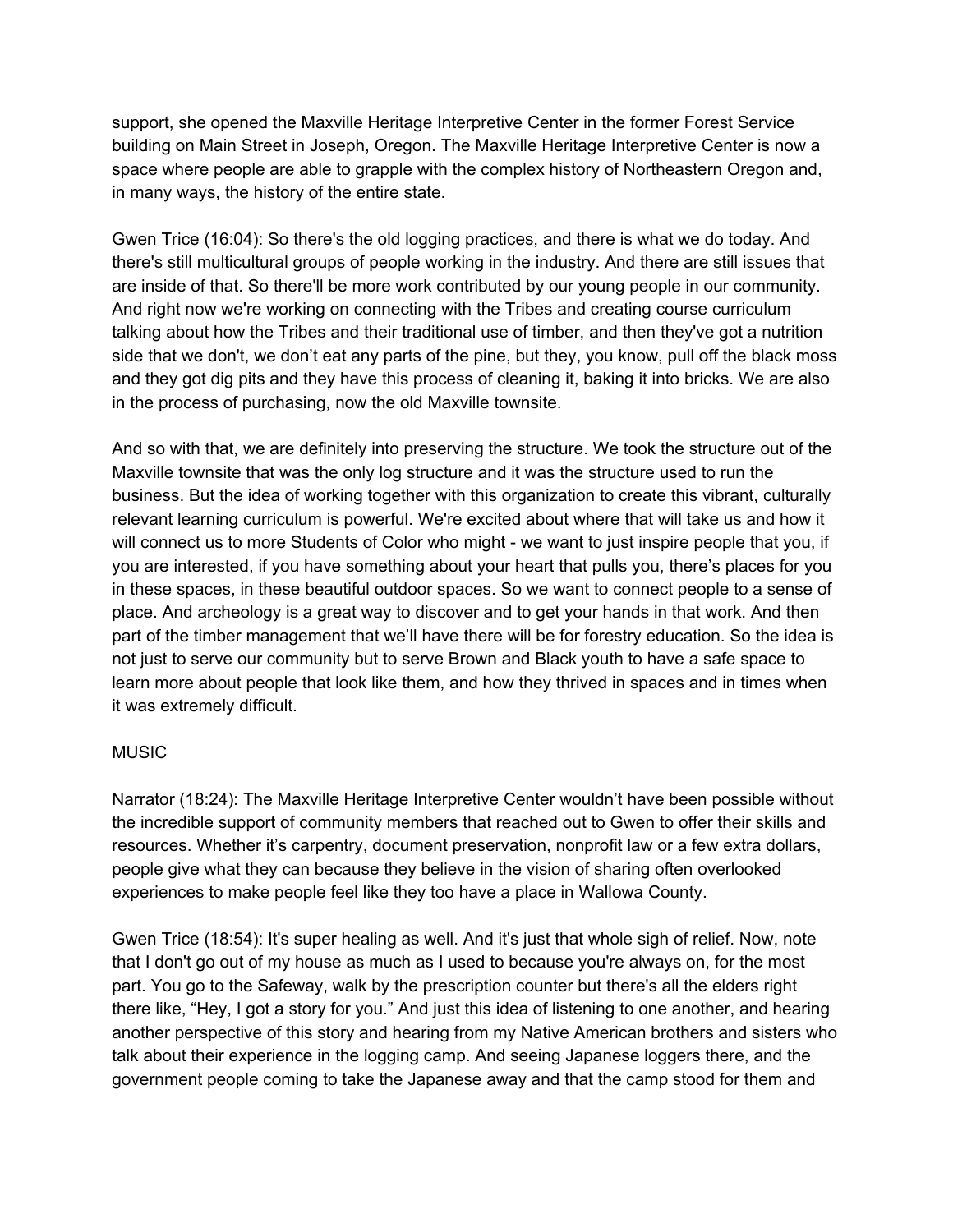said, these are our, you know, these are our friends, they're not our enemies, you should have no right to take these people from us.

And so it's this idea that we're building these little micro-communities inside of our communities and we're lifting each other up and we're, I find that there's a lot of us that are struggling with the world around us, that so many things are politicized or they're, polarizing places to talk and there seems not to be safe places to talk about. So when you can find places like Maxville where we really want to talk about all of us and talk about community and connection and healing, and all of that. That's a natural attractant to people who have been looking for something to connect to and to believe in. And people respond.

And they do often say, "I'm a retired librarian, how can I help?" "I'm a retired contractor, when you get ready to put that building up, call me, I want to help work on it." And an engineer in La Grande, he says, "I've known you since you were 17. You don't remember me, but I've been watching your work. And we're so proud of you. When you get ready to get that building up. I'll do your engineering for free." We've got this network, all of our grantors, they've become part of our families because they get the work, they get the healing, the work that we do. They've seen us in action. They've seen us in pain. They've seen us in deep pain over this work of some of the things that come out of people's mouths. They, they're surprised. And now we kind of have a better sense of what you really are experiencing in your world and we need to be responsive to that and support you instead of you know, giving it to everyone around you because you are impacting not just your community but you're changing the history of Oregon.

## **MUSIC**

Narrator (21:46): As Gwen says, the story of Maxville is truly an American narrative. By making this history available for tourists and locals alike, the Maxville Heritage Interpretive Center is expanding the idea of who belongs in Wallowa County and in Oregon. Rooted in her drive to make young People of Color feel more fully at home than she did growing up, Gwen is building partnerships with the schools and creating curricula to engage and inspire students.

Gwen Trice (22:19): I think they're really coming of age in so many different ways because folks are really trying to understand what identity is. And it's not just through the color of our skin, but it's through how we see ourselves, how do you know, how do I relate? Am I he, she, they, you know, or LGBTQ people are searching and really defining themselves in these positive ways, and I think that it creates space for more tolerance of each other. You know, like when you have a class and you have young people, they gotta go home to their families. And so a lot of times, that's where we get those biases and those opinions about other people that we don't know anything about.

You're changing, you know, how we connect in the schools, creating this curriculum to me is going to be so amazing. I get to give back what I did not get. That's, that's truly amazing. And that's healing to me, is I don't get set aside from my fellows in first grade by a teacher that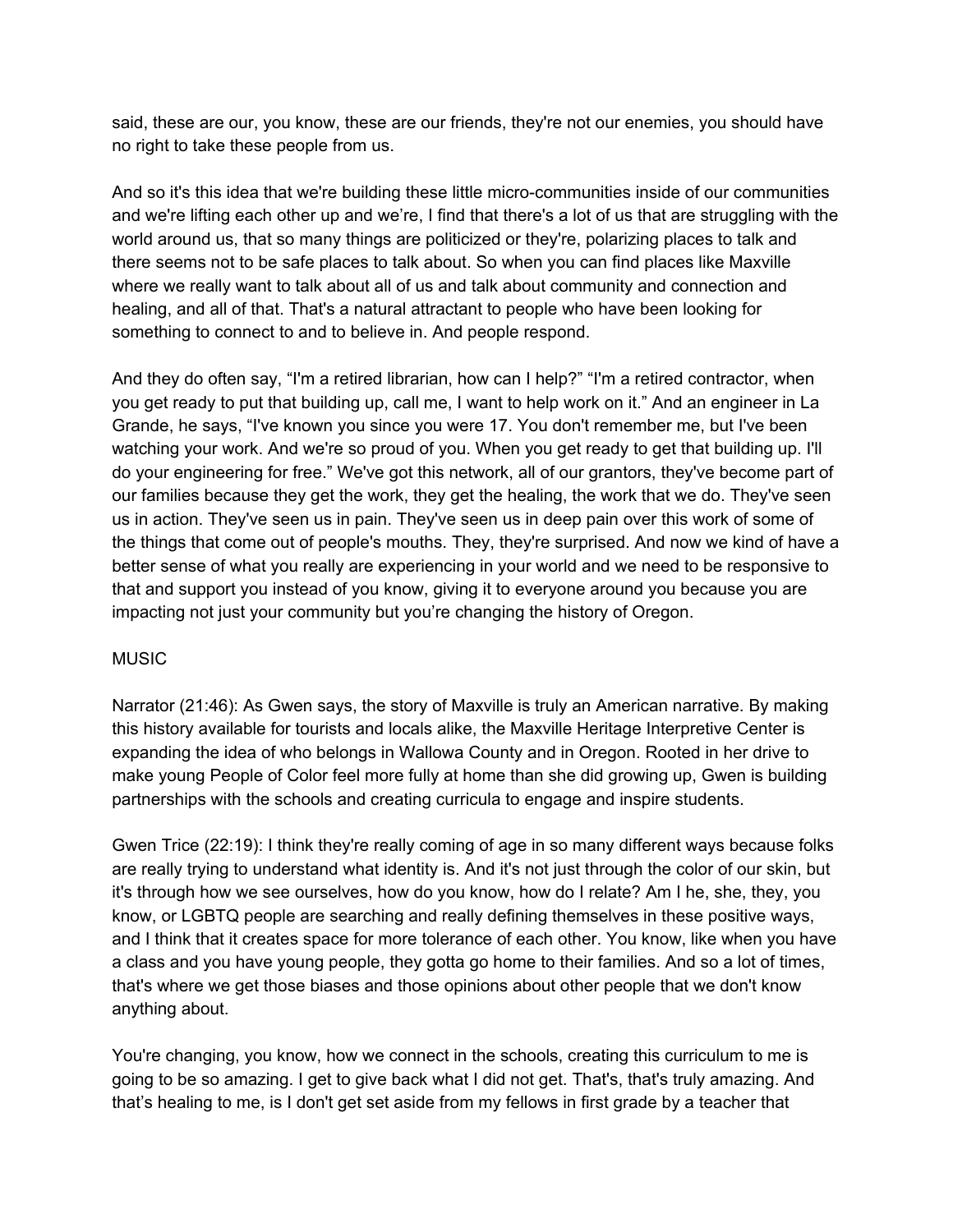doesn't know. That's telling me that you can only be a nurse, so don't strive to be a doctor or anything more. I mean we're taught to tell kids of color that "You'll only going to be able to get a job like this. So don't try harder." So I get the gift all the time from people of just their willingness to step into the circle and say like, "Where do I fit in? This is what I do." And I love it. I love being a leadership for that, of really being able to tie their strengths to the work.

Narrator (24:10): By not only inviting people into the physical space of Maxville Heritage Interpretive Center, but also bringing the lessons from that space out to people in schools, festivals and museums across the state, Gwen's work is the epitome of building stronger and more vibrant community. She is supporting a well informed and educated public, which is a cornerstone of a strong democracy. And this goes beyond her work around Maxville specifically. In collaboration with the Northeast Oregon Economic Development District, Gwen also organizes workshops and conversations on racism, white privilege and how our communities can become more welcoming.

Gwen Trice (24:53): A lot of times, folks take it very light and they're laughing and I have to remind people that you know, this work is difficult work. And it's not work where you pat yourself on the back because you did it. You're showing up to show that you have a capacity for understanding somebody outside of your group, and outside of things that you are surrounded by. And it's super important that you acknowledge that in a respectful way.

And so we're really learning how to create those communication tools. How to figure out what being an ally is, as a White person to a Person of Color. What are the actions that you would take? What kind of practices should we be doing? And those things are difficult like I say, but we keep showing up. We keep filling those spaces because people really do want to learn and they want to incorporate it into their small businesses. And so that's another thing that's really hopeful to me is when I first came back, I didn't see it near as much or wasn't happening at all. And there's been a great shift in that work amongst the communities around so we're excited about seeing the long term changes.

## **MUSIC**

Narrator (26:22): You have been listening to "Building an Ever Wider Circle," the fifth episode of Rural Roots Rising by the Rural Organizing Project. This monthly radio show and podcast is created by and for rural Oregonians who are creatively and courageously building stronger and more vibrant communities for a just democracy. Do you have comments, questions, or reactions to what you just heard? Tell us what you think at info@ruralrootsrising.org!

Want to learn more about Oregon's founding as a white utopia and how that legacy still plays out in our communities today? Visit ruralrootsrising.org for more information about Oregon's racially exclusionary laws, the Maxville Heritage Interpretive Center, *The Logger's Daughter*, and traveling exhibits about Maxville. If you are part of a rural museum, historical society, or